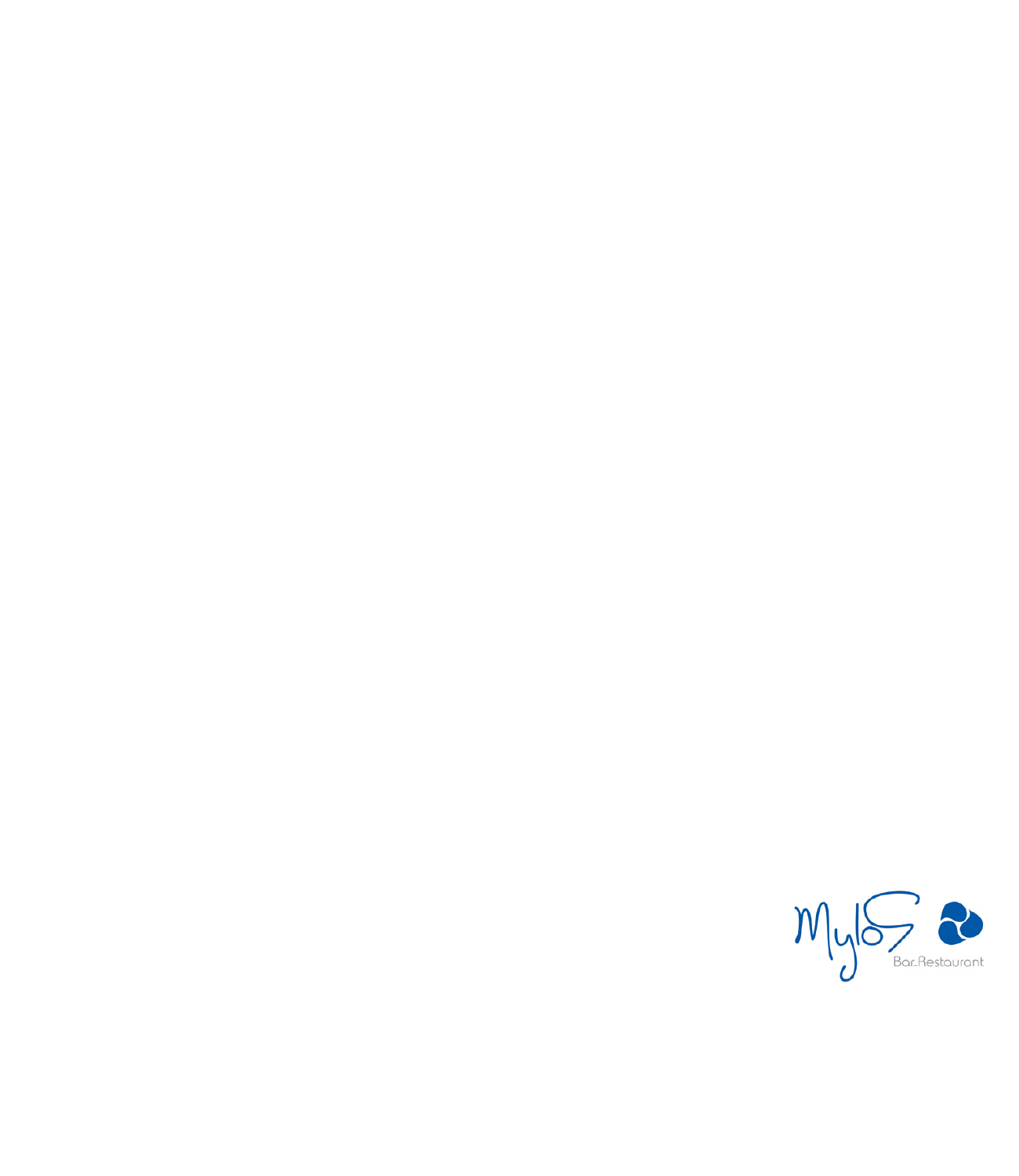## WINE LIST **& CHAMPAGNE**

**Santorini is considered as one of the most important gastronomic heritages of Greece, not only because of the unique food tastes but also for its vineyards. These vineyards, which, thanks to the power of the volcanic soil and the character of a charismatic grape variety, Assyrtikos, gave wines with a unique identity. Great local wine producers have worked incredibly hard and, as a result, the Santorinian wines stand today among the most popular and awarded wines in Greece demonstrating the highest quality all over the world.**

**A gastronomic experience which will initiate you into the secrets of the best vineyards of the island..**

#### \*all bottles of wine are 750ml

Η Σαντορίνη θεωρείται ως μία από τις σημαντικότερες γαστρονομικές κληρονομιές της Ελλάδας, όχι μόνο λόγω της μοναδικής γεύσης των τοπικών προϊόντων, αλλά και για τους αμπελώνες της.

Αυτοί οι αμπελώνες, χάρη στη δύναμη της ηφαιστειακής γης και το χαρακτήρα μιας χαρισματικής ποικιλίας σταφυλιών όπως το Ασσύρτικο, έδωσε κρασιά με μοναδική ταυτότητα. Οι ντόπιοι οινοπαραγωγοί έχουν εργαστεί απίστευτα σκληρά, για να γίνουν τα κρασιά της Σαντορίνης από τα πιο δημοφιλή και βραβευμένα κρασιά όχι μόνο στην Ελλάδα, αλλά σε όλόκληρο το κόσμο αποδεικνύοντας την υψηλότερη ποιότητα.

**Απολαύστε μια γαστρονομική εμπειρία που θα σας μυήσει στα μυστικά των καλύτερων αμπελώνων του νησιού..** 

\*όλες οι φιάλες κρασιού είναι 750ml

## MYLOS COCKTAIL LIST 2022

| <b>Celebrity</b><br>Mastiha, Prosecco Brilla, celery, cucumber, lime                        | 17.00€ |
|---------------------------------------------------------------------------------------------|--------|
| <b>Sunny spritz</b><br>campari, aperol, pink grapefruit soda, aromatic bitters 18€          | 18.00€ |
| Yu Shi<br>votanicon greek gin, sake, shiso leaves, yuzu, ginger 20€                         | 20.00€ |
| Windmill<br>Mastiha Liquer, basil leaves, basil syrop lemon juice, grated pepper            | 20.00€ |
| Volcano<br>Tequila, pink grapefruit juice, homemade honey-chilly syrup                      | 20.00€ |
| Firostefani<br>Gin, Cucumber juice, homemade green tea syrup, maddled peppers, lime         | 20.00€ |
| <b>Pink proposal</b><br>Vodka infused rose pedals, roses syrup orgeat, lime                 | 20.00€ |
| <b>Bitter the better</b><br>Gin, campari, pink grapefruit juice, pomegranate juice, ginger  | 20.00€ |
| <b>Sunset</b><br>Vodka, Crème de Violette, green chartreuse, lime, flowers, egg white       | 20.00€ |
| <b>Total Black</b><br>Gin, charcoal powder, lemon, blackberry jam                           | 20.00€ |
| Senhora Anna<br>rum, banana, pineapple, papaya, chamomile syrup, lime                       | 20.00€ |
| <b>Passion fashion</b><br>blended dark rum, falernum, passion fruit, mango, pineapple, lime | 22.00€ |

## **MOCKTAILS**

| Homemade lemonade                                             | 7.00€  |
|---------------------------------------------------------------|--------|
| Strawball<br>Strawberries, lime, yogurt, choco chips          | 12.00€ |
| Coco loco<br>Coconut, pineapple, mango, passion fruit, lime   | 15.00€ |
| Dream Green<br>Cucumber, green apple, celery, spearmint, lime | 15.00€ |
| <b>Black spiced</b>                                           | 15.00€ |

Blackberries, pomegranate juice, ginger, ginger beer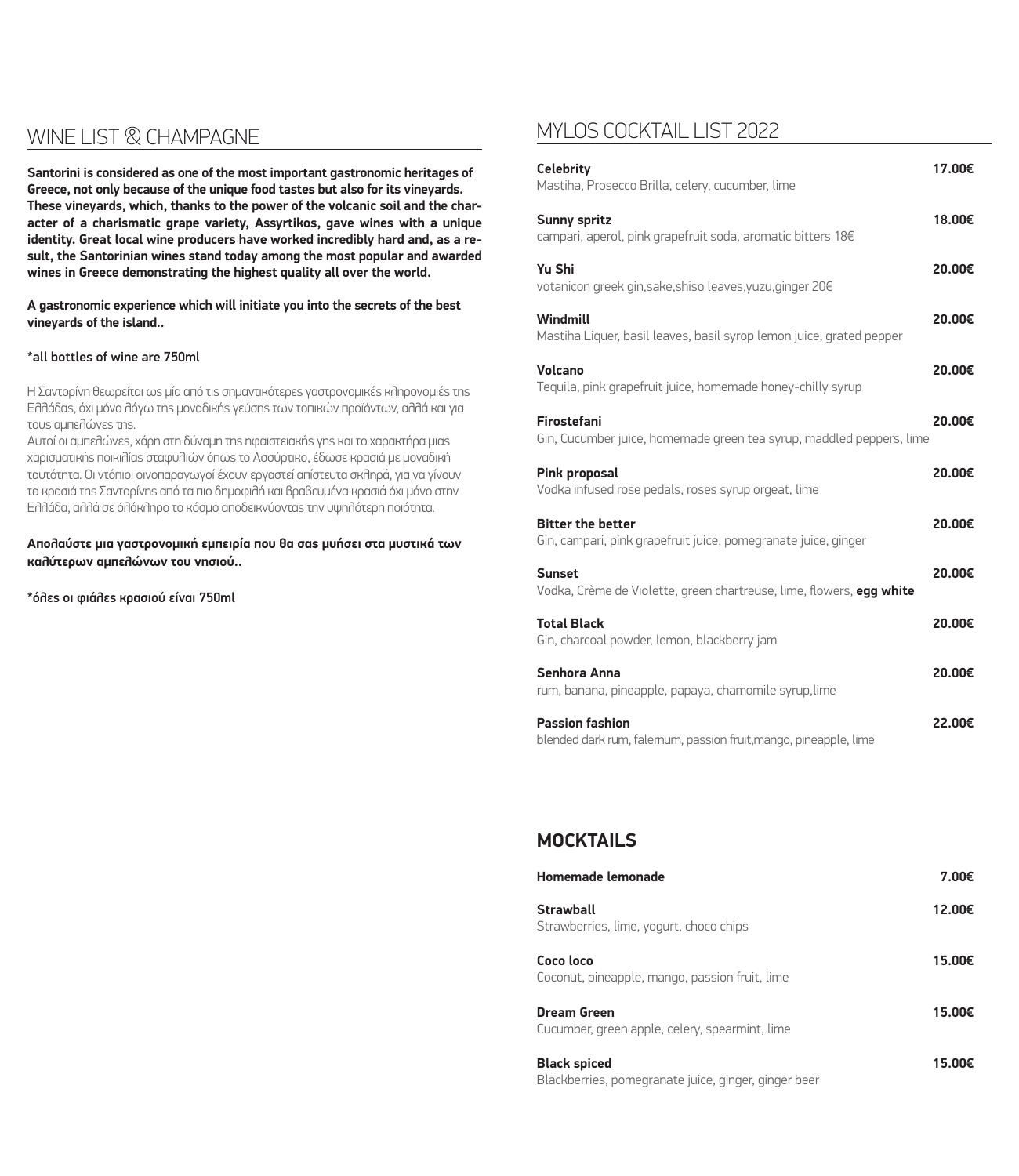# MYLOS WINELIST 2022

## ΜΠΥΡΕΣ /BEERS

| Mythos               | 6.00€             |
|----------------------|-------------------|
| <b>Yellow donkey</b> | 6.50€             |
| <b>Red donkey</b>    | 8.00 <sub>ε</sub> |
| Volkan               | 7.50€             |
| Heineken 0%          | 6.00€             |

## CLASSIC COCKTAILS

| Paloma<br><b>Old Fashioned</b> | 17.00€<br>17.00€ |
|--------------------------------|------------------|
| <b>Negroni</b>                 | 17.00€           |
| <b>Margarita</b>               | 17.00€           |
| <b>Mojito</b>                  | 17.00€           |
| <b>Daiguiri</b>                | 17.00€           |
| <b>Pornstar Martini</b>        | 17.00€           |
| Mai Tai                        | 17.00€           |
| <b>Aperol Spritz</b>           | 17.00€           |
| <b>Apple Martini</b>           | 17.00€           |
| <b>Dry Martini</b>             | 17.00€           |

**GINTONICA** 

| Gin, Tonic, Mastiq, Basil, Cucumber<br>Gin, Tonic, Μαστίχα, Βασιλικόs, Αγγούρι                                  | 18.00€ |
|-----------------------------------------------------------------------------------------------------------------|--------|
| Gin, Tonic, Campari, Pink Grapefruit, Pink Peppers<br>Gin, Tonic, Campari, ροζ γκρέιπφρουτ, κόκκινο πιπέρι      | 18.00€ |
| Gin, Tonic, Luxardo Maraschino, cherries, bitters<br>Gin, Tonic, Luxardo Maraschino, κεράσια, bitters           | 18.00€ |
| Gin, Tonic, Creme de violet, bitters, edible flowers<br>Gin, Tonic, Creme de violet, bitters, βρώσιμα λουλούδια | 20,00€ |
| Gin, Tonic, Blackberry liquer, Blackberries<br>Gin, Tonic, λικέρ βατόμουρο, βατόμουρα                           | 20.00€ |
| Gin, Tonic, Midori Liquer, melon, spearmint<br>Gin, Tonic, Midori Liquer, πεπόνι, δυόσμοs                       | 20.00€ |
| Mataroa greek gin and Aegean premium tonic                                                                      | 20,00€ |
| Grace Greek premium gin and Aegean premium tonic                                                                | 22.00€ |

## SPARKLING/ΑΦΡΏΔΗ

| Brilla Prosecco D.OC. Glera, Veneto, Italy<br>Brilla Prosecco D.O.C, Glera, Veneto, Itañía                                                                                                          | 45.00€   |
|-----------------------------------------------------------------------------------------------------------------------------------------------------------------------------------------------------|----------|
| Brilla Prosecco rosé D.OC. Glera, Veneto, Italy<br>Brilla Prosecco D.O.C, Glera, Veneto, Itañía                                                                                                     | 48.00€   |
| Santo Sparkling, Santo wines, Assyrtiko, P.D.O Santorini, Greece<br>Santo Sparkling, Santo Wines, Ασύρτικο, ΠΟΠ Σαντορίνη, Ελλάδα                                                                   | 85.00€   |
| Moet & Chandon Brut N. V, Chardonnay-Pinot noir-Pinot meunier,<br>Champagne, France<br>Moet & Chandon Brut N.V., Chardonnay-Pinot Noir-Pinot Meunier, Champagne, Faññía                             | 175.00€  |
| Veuve Cliguot Brut N. V., Chardonnay-Pinot noir-Pinot meunier,<br><b>Champagne, France</b><br>Veuve Cliquot Brut N.V., Chardonnay-Pinot Noir-Pinot Meunier, Champagne, Fandía                       | 180.00€  |
| Taittinger Prestige Rose, Chardonnay - Pinot Noir - Pinot Meunier,<br>Champagne, France<br>Taittinger Prestige Rose, Chardonnay - Pinot Noir - Pinot Meunier, Σαμπάνια, Γαλλία                      | 220.00€  |
| Laurent-Perrie Cuvee Brut, Chardonnay, Champagne, France<br>Laurent-Perrie Cuvee Rose Brut, Chardonnay - Pinot Noir - Pinot Meunier, Σαμπάνια,<br>Layyu                                             | 220.00€  |
| Laurent-Perrie Cuvee Rose Brut, Chardonnay - Pinot Noir - Pinot Meunier,<br><b>Champagne, France</b><br>Laurent-Perrie Cuvee Rose Brut, Chardonnay - Pinot Noir - Pinot Meunier, Σαμπάνια,<br>Layyu | 280.00€  |
| Blanc De Blancs N. V., Chardonnay, Billecart-Salmon,<br>Champagne, France<br>Blanc De Blanc De Blancs N.V., Chardonnay, Billecart-Salmon, Champagne, Faññía                                         | 250.00€  |
| Luis Roderer Cristal, Chardonnay-Pinot noir-Pinot meunier,<br>Champagne, France<br>Louis Roederer Cristal, Chardonnay-Pinot Noir-Pinot, Champagne, Faññía                                           | 690, 00€ |
| Dom Perignon Brut, Chardonnay-Pinot noir-Pinot meunier,<br>Champagne, France<br>Dom Perignon Brut, Chardonnay-Pinot Noir-Pinot Meunier, Champagne, Γαλλία                                           | 790.00€  |
| Dom Perignon Rosé, Chardonnay-Pinot noir-Pinot meunier,<br>Champagne, France<br>Dom Perignon Brut, Chardonnay-Pinot Noir-Pinot Meunier, Champagne, Γαλλία                                           | 850.00€  |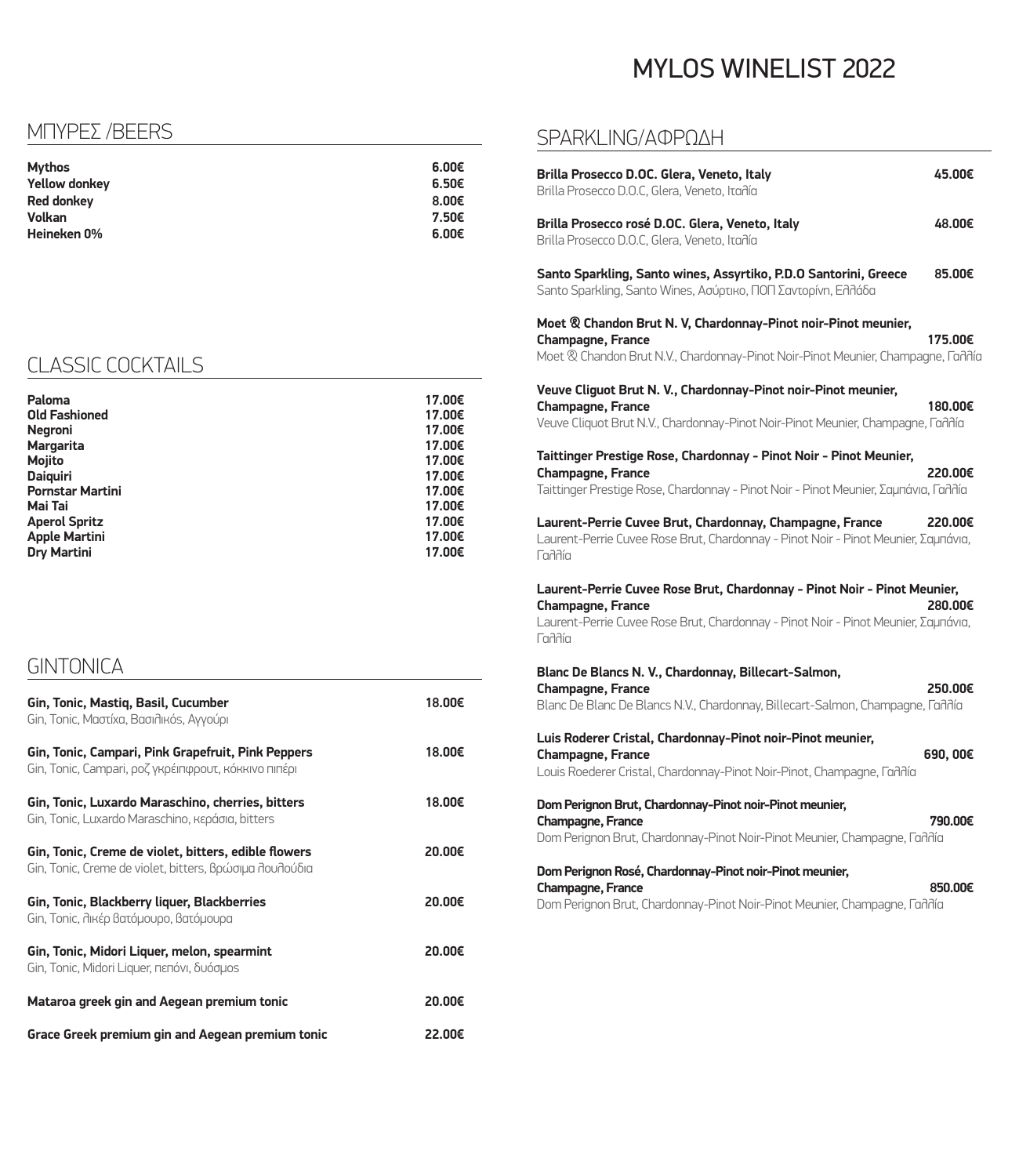## ΛΕΥΚΑ KΡΑΣΙΑ/ WHITE WINES

| <b>Chardonnay, Domaine Hatzimichalis, Greece</b><br>Chardonnay, Κτήμα Χατζημιχάλη, Αταλάντη, Ελλάδα                                               | 45.00€  |
|---------------------------------------------------------------------------------------------------------------------------------------------------|---------|
| Xelona, Miliarakhs winery, Roussanne-Vidiano Crete, Greece<br>Χελώνα, Οινοποιείο Μηλιαράκηs, Roussanne-Βιδιανό, Κρήτη, Ελλάδα                     | 48.00€  |
| 4 Limnes, Estate Kyr Gianni, Chardonnay, Gewurztraminer, Florina Greece<br>4 Λίμνεs, Κτήμα Κυρ Γιάννη, Chardonnay, Gewurztraminer, Φλώρινα Ελλάδα | 48.00€  |
| Malagouzia, Domaine Hatzimichalis, Greece<br>Μαλαγουζιά, Κτήμα Χατζημιχάλη, Αταλάντη, Ελλάδα                                                      | 50.00€  |
| Sauvignon Blanc, Ktıma Alfa, Florina, Greece<br>Sauvignon Blanc, Κτήμα Άλφα, Φλώρινα, Ελλάδα                                                      | 60.00€  |
| Viogner, Estate Gerovassiliou, Epanomi, Greece<br>Viogner, Κτήμα Γεροβασιλείου, Επανομή, Ελλάδα                                                   | 60.00€  |
| Chardonnay, Estate Gerovassiliou, Epanomi, Greece<br>Chardonnay, Κτήμα Γεροβασιλείου, Επανομή, Ελλάδα                                             | 60.00€  |
| Aidani, Gavalas Winery, Santorini, Greece<br>Αηδάνι, Οινοποιείο Γαβαλάς, Σαντορίνη, Ελλάδα                                                        | 65.00€  |
| Assyrtiko, Gavalas winery, Santorini, Greece<br>Ασύρτικο, Οινοποιείο Γαβαλά, Σαντορίνη, Ελλάδα                                                    | 65.00€  |
| Kapnias, Hatzimichali Estate, Chardonnay, Atalanti Greece<br>Kanviás, Κτήμα Χατζημιχάλη, Chardonnay, Αταλάντη Ελλάδα                              | 70.00€  |
| Thalassiths, Gaia wines, Assyrtiko, Santorini, Greece<br>Θαλασσίτης, Γαία Οινοποιητική, Ασύρτικο, Σαντορίνη, Ελλάδα                               | 75.00€  |
| Ovilos, Vivlia Chora Estate, Semillon - Assyrtiko, Kavala Greece<br>OBídos, Κτήμα Βίβλια Χώρα, Semillon - Ασύρτικο, Καβάλα Ελλάδα                 | 80.00€  |
| Cuvee Monsignori, Estate Argyros, Assyrtiko, Santorini, Greece<br>Cuvee Monsignori, Κτήμα Αργυρού, Ασύρτικο, Σαντορίνη, Ελλάδα                    | 80.00€  |
| Nychteri, Venetsanos Winery, Santorini, Greece<br>Νυχτέρι, Οινοποιείο Βενετσάνος, Σαντορίνη, Ελλάδα                                               | 85.00€  |
| Afoura, Avantis winery, Santorini, Greece<br>Άφουρα, Οινοποιείο Αβαντίς, Ασύρτικο, Σαντορίνη, Ελλάδα                                              | 85.00€  |
| Pyritis, Karamolengos winery, Assyrtiko, Santorini, Greece<br>Πυρίτης, Οινοποιείο Καραμολέγκος, Ασύρτικο, Σαντορίνη, Ελλάδα                       | 90.00€  |
| Nuxteri, Xatzidakhs winery, P.D.O. Santorini, Greece<br>Νυχτέρι, Οινοποιείο Χατζηδάκη, Π.Ο.Π Σαντορίνη, Ελλάδα                                    | 110.00€ |
| Icon, Anhydrous, Assyrtiko, Santorini Greece<br>Icon, Anhydrous, Ασύρτικο, Σαντορίνη Ελλάδα                                                       | 120.00€ |
| Kavalieros Domaine Sigalas, Assyrtiko, Santorini, Greece<br>Καβαλιέρος, Κτήμα Σιγάλα, Ασύρτικο, Σαντορίνη, Ελλάδα                                 | 130.00€ |

## WHISKEY AND BOURBON

| Haig                 | 12.00€ |
|----------------------|--------|
| Haig                 | 12.00€ |
| Johnny red           | 12.00€ |
| Dewar's              | 12.00€ |
| <b>Puddy irish</b>   | 12.00€ |
| <b>Four roses</b>    | 15.00€ |
| <b>Tullamore dew</b> | 16.00€ |
| <b>Chivas</b>        | 16.00€ |
| <b>Dimple</b>        | 16.00€ |
| Johnny black         | 16.00€ |
| <b>Buffalo trace</b> | 16.00€ |
| Dewar's 12           | 18.00€ |
| Glenfiddich          | 20,00€ |
| <b>Talisker</b>      | 20,00€ |
|                      |        |

## RUM

| 12.00€ |
|--------|
| 14.00€ |
| 12.00€ |
| 14.00€ |
| 15.00€ |
| 17.00€ |
| 18.00€ |
| 16.00€ |
| 20.00€ |
|        |

## GIN

| <b>Beefeater</b>                    | 12.00€ |
|-------------------------------------|--------|
| <b>Nordes Atlantic Galician gin</b> | 12.00€ |
| Finsbury                            | 12.00€ |
| <b>Tangueray</b>                    | 15.00€ |
| Mataroa greek gin                   | 15.00€ |
| Votanicon greek gin                 | 15.00€ |
| Grace Greek premium gin             | 18.00€ |
| <b>G</b> Vine                       | 18.00€ |
| <b>Gin mare</b>                     | 20,00€ |

## VODKA

| <b>Baltic</b>    | 12.00€ |
|------------------|--------|
| Stolichnaya      | 12.00€ |
| <b>Belvedere</b> | 18.00€ |
| Grey goose       | 18.00€ |
| <b>Ciroc</b>     | 18.00€ |
| <b>Beluga</b>    | 20.00€ |
| Stoli elit       | 20.00€ |
|                  |        |

## TEQUILA

| Casco viejo Blanco   | 15.00€ |
|----------------------|--------|
| Casco viejo reposado | 15.00€ |
| Cenote reposado      | 18.00€ |
| Cenote anejo         | 20,00€ |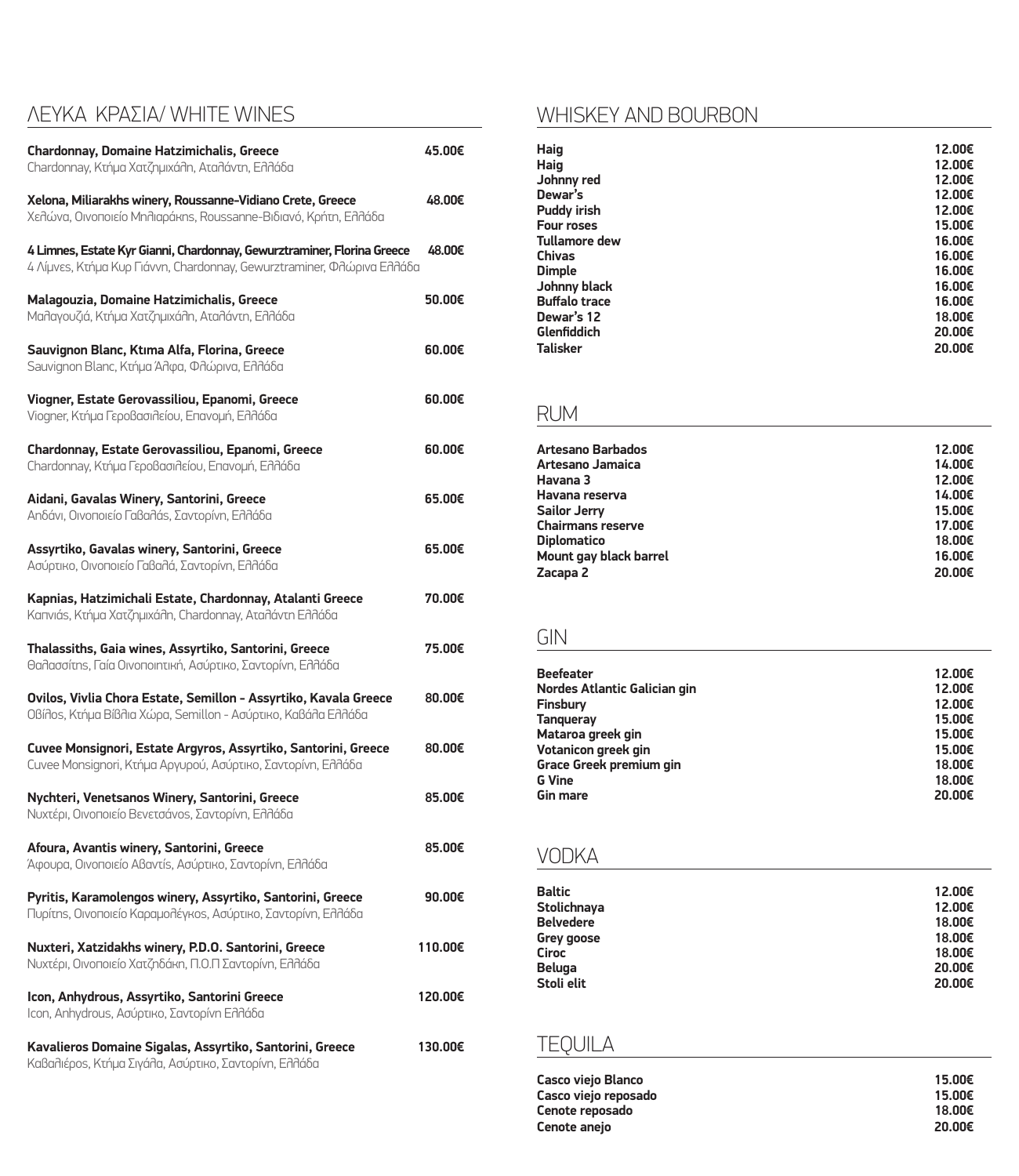| Xinomavro, Ktıma Kyr-Giannh, Naoussa, Greece<br>Ξινόμαυρο, Κτήμα Κυρ-Γιαννη, Νάουσα, Ελλάδα                                          | 55.00€  |
|--------------------------------------------------------------------------------------------------------------------------------------|---------|
| Pinot noir, Estate Alpha, Amuntaio, Greece<br>Pinot Noir, Κτήμα Άλφα, Αμύνταιο, Ελλάδα                                               | 58.00€  |
| Limniona ' Domaine Zafeirakhs, Tyrnavos, Greece<br>Λημνιώνα, Κτήμα Ζαφειράκη, Τύρναβος, Ελλάδα                                       | 60.00€  |
| Agios Xronos, Avantis Estate, Syrah-viognier, Evoia, Greece<br>Ayıos Xρόνοs, Κτήμα Aßavτís, Syrah-viognier, Εύβοια, Ελλάδα           | 65.00€  |
| Kapnias, Hatzimichali Estate, Cabernet Sauvignon, Atalanti Greece<br>Kanviás, Κτήμα Χατζημιχάλη, Cabernet Sauvignon, Αταλάντη Ελλάδα | 85.00€  |
| 1st Athlos, Barafakas Winery, Agiorgitiko, Nemea Greece<br>1οs Άθλοs, Οινοποιείο Μπαραφάκαs, Αγιωργίτικο, Νεμέα Ελλάδα               | 100.00€ |
| Legacy 1879, Boutaris winery, Xinomavro, Naoussa Greece<br>Legacy 1879, οινοποιείο Μπουτάρη, Ξινόμαυρο, Νάουσα Ελλάδα                | 120.00€ |
| Mavrotragano, Domain Sigalas, Santorini Greece<br>Μαυροτράγανο, Κτήμα Σιγάλας, Σαντορίνη Ελλάδα                                      | 130.00€ |

#### **RED/ΚΟΚΚΙΝΑ**

| Mm, Miliarakis Winery, Kotsifali - Mandilari, Crete Greece    | 12.00€ |
|---------------------------------------------------------------|--------|
| Mm, Οινοποιείο Μηλιαράκη, Κοτσιφάλι - Μανδηλάρι, Κρήτη Ελλάδα |        |
|                                                               |        |
|                                                               |        |

#### **SWEET/ΓΛΥΚΑ**

| Vin Doux, Muscat a Petis Grains, EOS Samou, Greece<br>Vin Doux, Μοσχάτο Μικρόρωγο, ΕΟΣ Σάμου, Σάμος | 9.00 $\epsilon$ |
|-----------------------------------------------------------------------------------------------------|-----------------|
| Vinsanto, Assyrtiko-Athiri-Aidani, Santo wines,                                                     |                 |
| <b>Santorini, Greece</b>                                                                            | 10.00€          |
| Vinsanto, Ασύρτικο-Αθήρι-Αηδάνι, Santo Wines, Σαντορίνη                                             |                 |

# BY ΤΗΕ GLASS/ΠΟΤΗΡΙ

| <b>SPARKLING/ ΑΦΡΩΔΗ</b><br>Brila Prosecco D.OC. Glera, Veneto, Italy<br>Brilla Prosecco D.O.C. Glera, Veneto, Itañía                              | 10.00€ |
|----------------------------------------------------------------------------------------------------------------------------------------------------|--------|
| Brila Prosecco rosé D.OC. Glera, Veneto, Italy<br>Brilla Prosecco D.O.C, Glera, Veneto, Itania                                                     | 10.00€ |
| Pierre Mignon., Chardonnay-Pinot Noir-Pinot Meunier,<br>Champagne, Tandía<br>Pierre Mignon, Chardonnay-Pinot noir-Pinot meunier, Champagne, France | 25.00€ |
| <b>WHITE/AEYKA</b>                                                                                                                                 |        |
| Chardonnav, Domaine Hatzimichalis, Greece                                                                                                          | 12.00€ |

| Chardonnay, Domaine Hatzimichaus, Greece<br>Chardonnay, Κτήμα Χατζημιχάλη, Αταλάντη, Ελλάδα  | I Z.UUT. |
|----------------------------------------------------------------------------------------------|----------|
| Malagouzia, Domaine Hatzimichalis, Greece<br>Μαλαγουζιά, Κτήμα Χατζημιχάλη, Αταλάντη, Ελλάδα | 15.00€   |

### **ROSE/ΡΟΖΕ**

| Alfega, Hatzimichali estate, Syrah - Grenache Rouge - Malagouzia,               |        |
|---------------------------------------------------------------------------------|--------|
| Atalanti Greece                                                                 | 12.00€ |
| Alfega, Κτήμα Χατζημιχάλη, Syrah - Grenache Rouge - Μαλαγουζιά, Αταλάντη Ελλάδα |        |

**Treis Magisses, Barafakas Winery, Syrah - Agiorgitiko - Maschofilero, Nemea Greece** Τρεις Μάγισσες, Οινοποιείο Μπαραφάκας, Syrah - Αγιωργίτικο - Mοσχοφίλερο, Νεμέα Ελλάδα

## ΓΛΥΚΑ/SWEET

| Vin doux, Muscat Blanc a Petis Grais, Eos Samou,<br><b>Samos, Greece</b><br>Vin Doux, Μοσχάτο Μικρόρωγο, ΕΟΣ Σάμου, Σάμος                                | 35.00€           |
|----------------------------------------------------------------------------------------------------------------------------------------------------------|------------------|
| Nectar, Muscat Blanc a Petit Grains, Eos Samou,<br><b>Samos, Greece</b><br>Νέκταρ, Μοσχάτο Μικρόρωγο, ΕΟΣ Σάμου, Σάμος                                   | 40.00€           |
| Vinsanto, Assyrtiko - Athiri-Aidani, Santo wines,<br>Santorini Greece<br>Βισάντο, Ασύρτικο-Αθήρι-Αηδάνι, Santo Wines, Σαντορίνη                          | 45.00€           |
| Vinsanto 12 years, Assyrtiko - Athiri-Aidani, Arguros Estate,<br>Santorini, Greece<br>Βισάντο 12 χρόνων, Ασύρτικο-Αθήρι-Αηδάνι, Κτήμα Αργυρός, Σαντορίνη | $60.00 \epsilon$ |